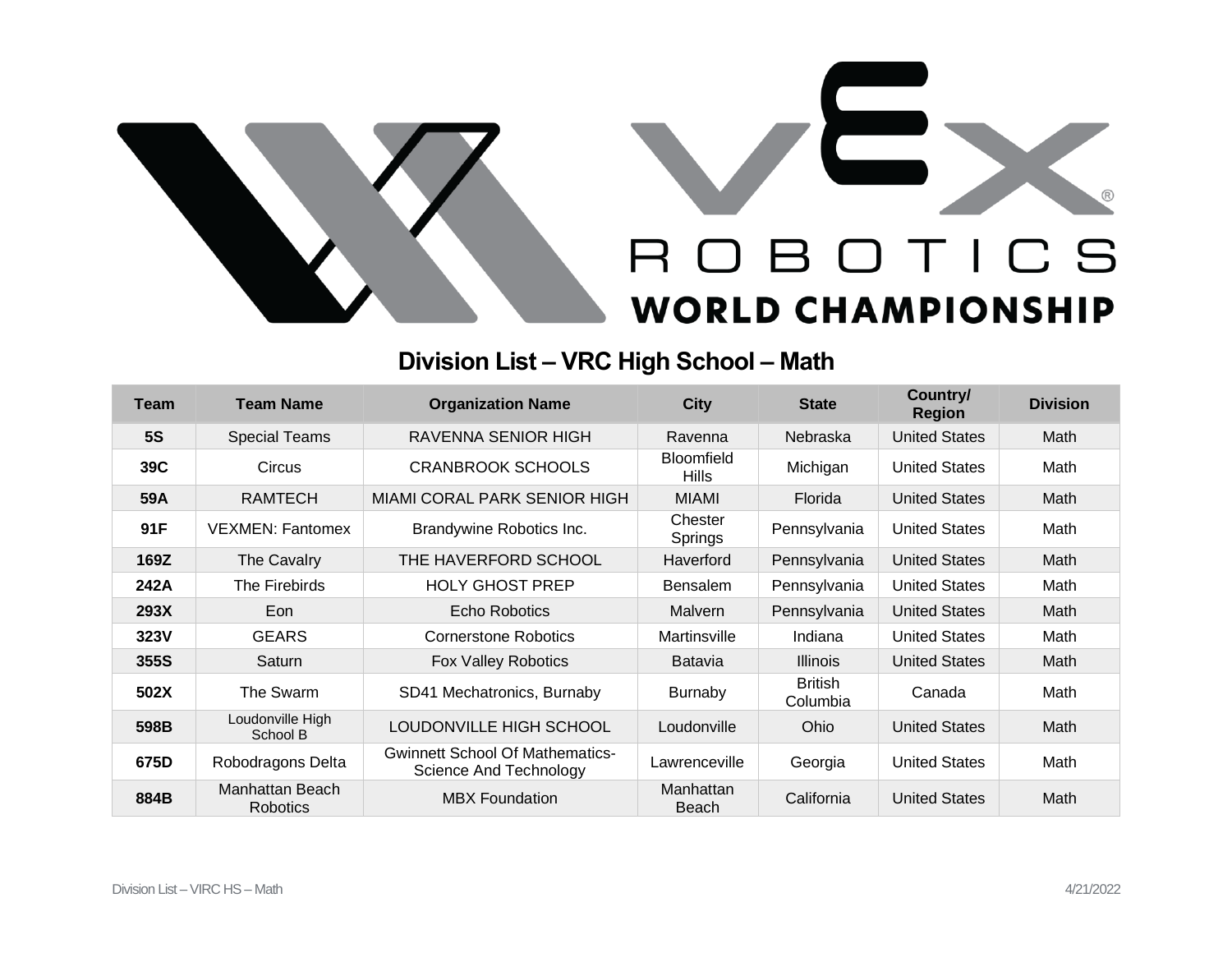| <b>Team</b> | <b>Team Name</b>                        | <b>Organization Name</b>                                 | <b>City</b>                 | <b>State</b>               | Country/<br><b>Region</b> | <b>Division</b> |
|-------------|-----------------------------------------|----------------------------------------------------------|-----------------------------|----------------------------|---------------------------|-----------------|
| 967S        | S                                       | Russellville High School                                 | <b>RUSSELLVILL</b><br>E     | Arkansas                   | <b>United States</b>      | Math            |
| 1011W       | <b>Ten Ton Robotics</b>                 | West Vancouver School District #45                       | West<br>Vancouver           | <b>British</b><br>Columbia | Canada                    | Math            |
| 1075A       | Acros                                   | <b>Heights Robotics</b>                                  | Arcadia                     | Indiana                    | <b>United States</b>      | Math            |
| 1115B       | <b>Team Ramrod</b>                      | <b>GREENFIELD-CENTRAL HIGH</b><br><b>SCHOOL</b>          | Greenfield                  | Indiana                    | <b>United States</b>      | Math            |
| 1233W       | <b>UnderDogs</b>                        | <b>CROWN POINT HIGH SCHOOL</b>                           | Crown Point                 | Indiana                    | <b>United States</b>      | Math            |
| 1437X       | <b>Patriot Robotics</b>                 | <b>VIEWPOINT SCHOOL</b>                                  | Calabasas                   | California                 | <b>United States</b>      | Math            |
| 1588A       | <b>Unorganized Crime</b>                | WOOD RIVER HIGH SCHOOL                                   | Hailey                      | Idaho                      | <b>United States</b>      | Math            |
| 1747A       | Knights Robotics                        | Independence High School                                 | Frisco                      | <b>Texas</b>               | <b>United States</b>      | Math            |
| 2011F       | FaZe Clan                               | BRECKSVILLE-BROADVIEW<br><b>HEIGHTS HIGH SCHOOL</b>      | <b>Broadview</b><br>Heights | Ohio                       | <b>United States</b>      | Math            |
| 2140H       | Close Enough                            | <b>JENISON HIGH SCHOOL</b>                               | Jenison                     | Michigan                   | <b>United States</b>      | Math            |
| 2323G       | <b>TNT (Totally Not</b><br>Threatening) | <b>WEBER INNOVATION HIGH</b><br><b>SCHOOL</b>            | Ogden                       | Utah                       | <b>United States</b>      | Math            |
| 2496J       | <b>BHS Robopatties J</b>                | Arnold O. Beckman High School                            | Irvine                      | California                 | <b>United States</b>      | Math            |
| 2602A       | Hopkinetics Alpha                       | <b>HOPKINTON HIGH</b>                                    | Hopkinton                   | Massachusetts              | <b>United States</b>      | Math            |
| 2660X       | <b>Sharks Robotics X</b>                | <b>GULF COAST HIGH SCHOOL</b>                            | <b>Naples</b>               | Florida                    | <b>United States</b>      | Math            |
| 2990E       | <b>Titan Team Hyperion</b>              | <b>WEST SALEM HIGH SCHOOL</b>                            | Salem                       | Oregon                     | <b>United States</b>      | Math            |
| 3141K       | K Space                                 | <b>Gross Catholic Robotics</b>                           | <b>Bellevue</b>             | Nebraska                   | <b>United States</b>      | Math            |
| 3249U       | A.L.U.                                  | <b>VANCOUVER ITECH</b><br><b>PREPARATORY</b>             | Vancouver                   | Washington                 | <b>United States</b>      | Math            |
| 3505E       | Parsec                                  | Zebra Robotics                                           | Mississauga                 | Ontario                    | Canada                    | Math            |
| 3796E       | <b>Caution! Student</b><br>Drivers!     | J. L. MANN HIGH ACADEMY                                  | Greenville                  | South Carolina             | <b>United States</b>      | Math            |
| 4067X       | <b>Burnside X</b>                       | <b>Burnside High School</b>                              | Christchurch                |                            | New Zealand               | Math            |
| 4154X       | <b>U.S.S.R.</b>                         | NSU UNIVERSITY SCHOOL                                    | Fort<br>Lauderdale          | Florida                    | <b>United States</b>      | Math            |
| 4478D       | D.E.N.N.I.S                             | <b>MASUK HIGH SCHOOL</b>                                 | Monroe                      | Connecticut                | <b>United States</b>      | Math            |
| 4828W       | <b>BrewTech Robotics -</b><br>W         | <b>BREWBAKER TECHNOLOGY</b><br><b>MAGNET HIGH SCHOOL</b> | Montgomery                  | Alabama                    | <b>United States</b>      | Math            |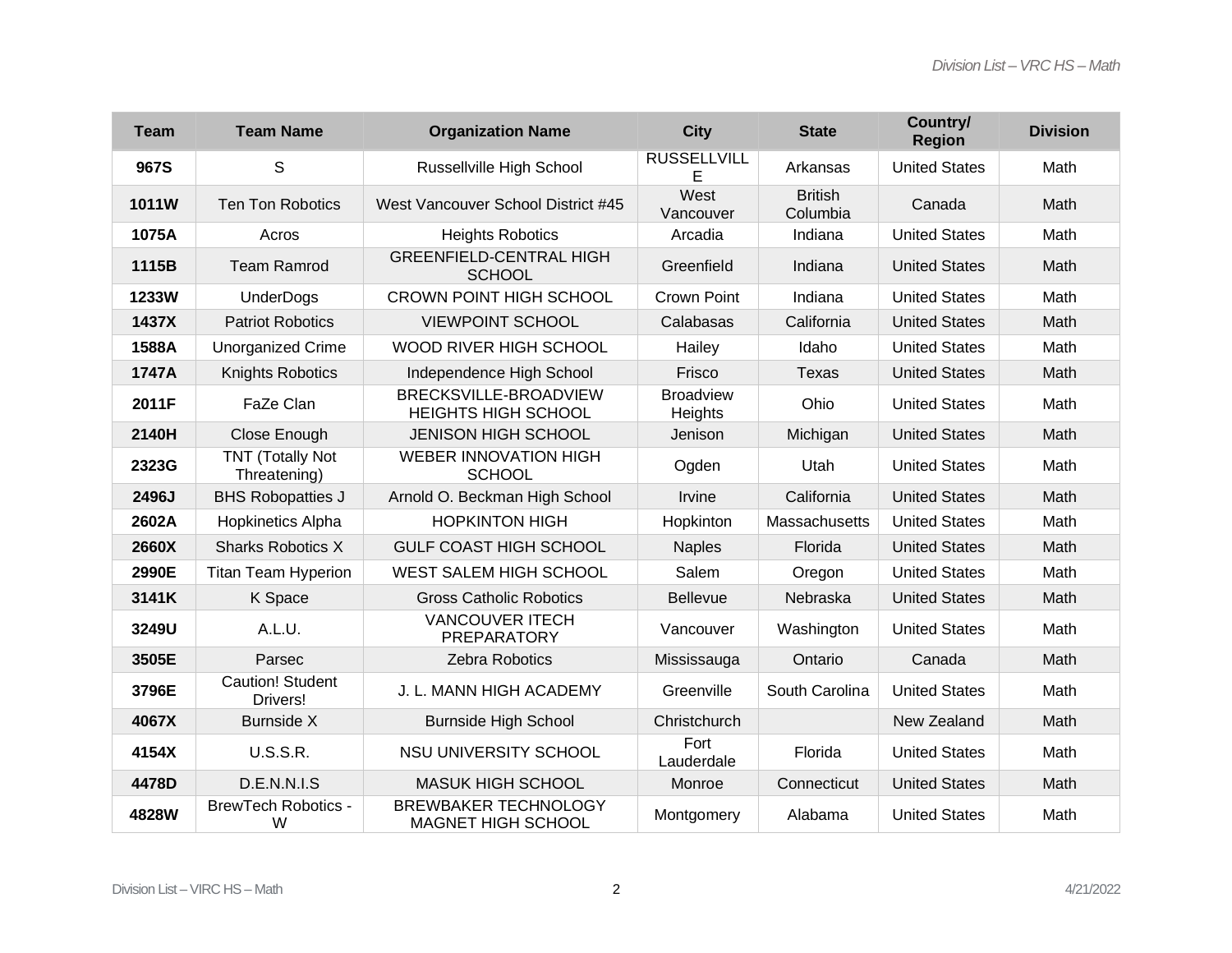| <b>Team</b> | <b>Team Name</b>                           | <b>Organization Name</b>                                   | <b>City</b>        | <b>State</b>               | Country/<br><b>Region</b> | <b>Division</b> |
|-------------|--------------------------------------------|------------------------------------------------------------|--------------------|----------------------------|---------------------------|-----------------|
| 5139C       | Blitzabunga                                | <b>JAY M ROBINSON HIGH</b>                                 | Concord            | North Carolina             | <b>United States</b>      | Math            |
| 5327A       | Gael Force Alphas                          | <b>DUBLIN HIGH</b>                                         | <b>Dublin</b>      | California                 | <b>United States</b>      | Math            |
| 5588E       | <b>Calvert Hall</b><br>Cardinals           | CALVERT HALL COLLEGE HIGH<br><b>SCHOOL</b>                 | Towson             | Maryland                   | <b>United States</b>      | Math            |
| 5999A       | Eagle Siege                                | <b>NORTHEAST HIGH</b>                                      | Clarksville        | Tennessee                  | <b>United States</b>      | Math            |
| 6210X       | <b>HCS Eagles: Phoenix</b>                 | Heritage Chirstian School                                  | Indianapolis       | Indiana                    | <b>United States</b>      | Math            |
| 6603A       | Aluminites                                 | <b>PATRIOT HIGH</b>                                        | Nokesville         | Virginia                   | <b>United States</b>      | Math            |
| 6844B       | Vexinators                                 | MITCHELL HIGH SCHOOL - 01                                  | Mitchell           | South Dakota               | <b>United States</b>      | Math            |
| 7110Y       | Fired Up!                                  | <b>CARROLL HIGH SCHOOL</b>                                 | Southlake          | Texas                      | <b>United States</b>      | Math            |
| 7282Z       | AutoFlashes                                | Franklin Central High School                               | Indianapolis       | Indiana                    | <b>United States</b>      | Math            |
| 7422B       | <b>Robotic Burros</b>                      | <b>BURROUGHS HIGH</b>                                      | Ridgecrest         | California                 | <b>United States</b>      | Math            |
| 7842X       | Navigators                                 | NIDES/Navigate                                             | Courtenay          | <b>British</b><br>Columbia | Canada                    | Math            |
| 8047F       | <b>FNATIC</b>                              | <b>FNATIC Robotics</b>                                     | Lagos de<br>Moreno | Jalisco                    | Mexico                    | Math            |
| 8349A       | Anomaly                                    | <b>GATEWAY ACADEMY TO</b><br><b>INNOVATION &amp; TECH.</b> | Hopkinsville       | Kentucky                   | <b>United States</b>      | Math            |
| 8756A       | Apes                                       | McCallum HS                                                | Austin             | Texas                      | <b>United States</b>      | Math            |
| 8823G       | Galaxy                                     | Milford High School                                        | Milford            | Ohio                       | <b>United States</b>      | Math            |
| 8995J       | Jenga                                      | METEA VALLEY HIGH SCHOOL                                   | Aurora             | Illinois                   | <b>United States</b>      | Math            |
| 9142W       | OogaBoogaBABABo<br>oey                     | <b>CLAREMORE HIGH SCHOOL</b>                               | Claremore          | Oklahoma                   | <b>United States</b>      | Math            |
| 9257C       | <b>House Cats</b>                          | <b>COVINGTON CATHOLIC HIGH</b><br><b>SCHOOL</b>            | Park Hills         | Kentucky                   | <b>United States</b>      | Math            |
| 9409Z       | <b>ABJ Robotics</b>                        | Archbishop Jordan Catholic High<br>School                  | Sherwood<br>Park   | Alberta                    | Canada                    | Math            |
| 9909F       | <b>FRANK</b> the<br><b>Mechanical Bull</b> | MIDDLETOWN HIGH SCHOOL                                     | Middletown         | Connecticut                | <b>United States</b>      | Math            |
| 11124P      | Project 25 -<br>Husqvarna                  | <b>ELYRIA HIGH SCHOOL</b>                                  | Elyria             | Ohio                       | <b>United States</b>      | Math            |
| 11511A      | Power BAKU                                 | <b>STEAM Azerbaijan</b>                                    | <b>Baku</b>        |                            | Azerbaijan                | Math            |
| 14444A      | <b>Bison Tech</b>                          | FORT LEBOEUF High School                                   | Waterford          | Pennsylvania               | <b>United States</b>      | Math            |
| 16099C      | Overclock                                  | <b>KG Computech</b>                                        | Flushing           | New York                   | <b>United States</b>      | Math            |